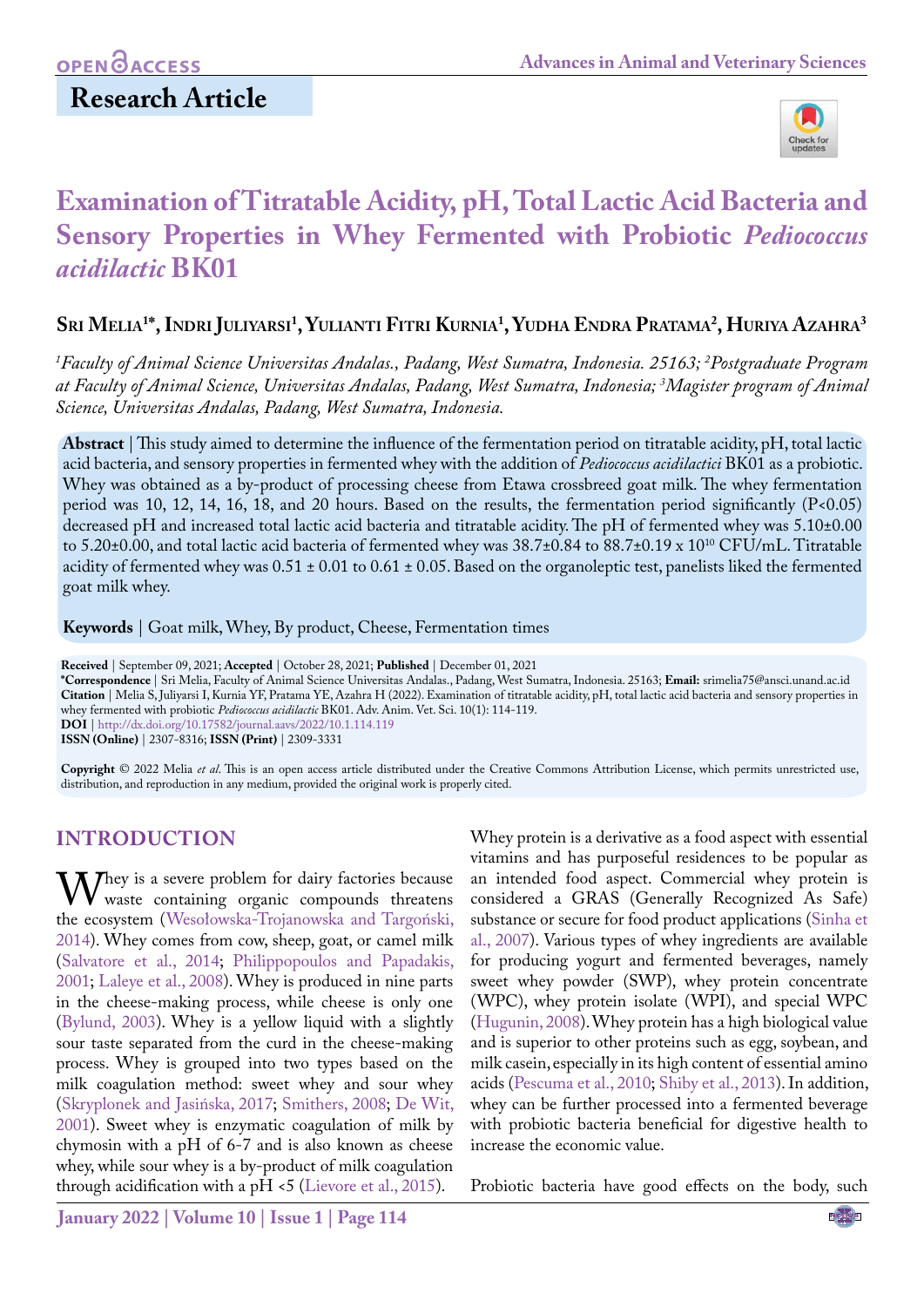# **OPEN**<sub>d</sub>

as increasing the immune system, preventing intestinal, diarrhea, and gastritis by destroying pathogenic bacteria ([Walsh et al., 2010;](#page-5-1) [Melia et al., 2017\)](#page-4-8). Based on several studies, the probiotic lactic acid bacteria are also obtained from buffalo, goat, and cow milk [\(Melia et al., 2019\)](#page-4-9) by being developed in fermented goat milk products for several storage times ([Melia et al., 2019,](#page-4-9) [2020](#page-4-10)). Consumer interest in functional foods or drinks containing probiotics and prebiotic increases and creates a huge market to develop (Rathore et al., 2012; [Walsh et al., 2010\)](#page-5-1). Consumer demand for food and beverages with nutritional benefits is rapidly growing, resulting in various value-added dairy products [\(Shiby et al., 2013](#page-4-7)). The probiotic bacteria used in this study was *Pediococcus acidilactici* BK01 with probiotic and has antimicrobial activity ([Melia et al., 2019\)](#page-4-9).

Whey-based beverages with lactic acid bacteria require sensory and physicochemical properties in product development and quality control [\(Almeida et al., 2009](#page-3-1)). Furthermore, consumer acceptance of health drinks depends on developing nutritional drinks by maintaining the characteristics of taste, appearance, and texture during storage and consumption [\(Shiby et al., 2013](#page-4-7)). This research aimed to evaluate the influence of the fermentation times on titratable acidity, pH, total lactic acid bacteria, and sensory properties in fermented whey with the addition of *Pediococcus acidilactici* BK01 as a probiotic.

#### **MATERIALS AND METHODS**

This study used Etawa crossbreed goat milk and *Pediococcus acidilactici* BK01 as novel probiotics ([Melia et al., 2020](#page-4-10)). This study was conducted at the Laboratory of Animal Product Processing Technology, Universitas Andalas.

#### **Starter preparation**

Preparation of fermented whey starter referred to [\(Tamime,](#page-5-2)  [2006](#page-5-2)) with modifications to the incubation time. Whey was pasteurized at  $83-85^{\circ}$ C for 30 minutes and allowed to stand until ±40 °C. *Pediococcus acidilactici* BK01 was put into whey and incubated at  $37^{\circ}$ C for 18 hours.

#### **Fermented whey production**

Based on [\(Tamime, 2006](#page-5-2)) the production manufacture of pasteurized fermented whey was added with 0.3% carboxyl methylcellulose (CMC) as a stabilizer. The pasteurized whey temperature was lowered to 40°C. Starter as much as 4% was added and fermented for 10, 12, 14, 16, 18, 20 hours and incubated at  $37^{\circ}$ C.

#### **Titratable acidity test**

A total of 10 mL of the sample was taken with a volumetric pipette, then put into a beaker after it was given phenolphthalein indicator, then titrated with 0.1 M NaOH solution until a consistent pink color ([Parmar, 2003\)](#page-4-11).

#### **pH**

The degree of acidity of the whey fermentation was measured using by pH meter and calibrated with a buffer solution with a pH value of 3 and 7. Prepare a sample of 5 mL, then add 10 mL of distilled water. After that, stir the piece for 5 minutes [\(AOAC, 2005](#page-3-2)).

#### **Count of lactic acid bacteria**

Prepare a sample of 1 mL, then dissolve it in a test tube containing 9 mL of de Man Rogosa Sharpe Broth (MerckTM, Germany) solution, then vortex until homogeneous. Then serial dilution was carried out. The samples were planted using the spread method on a Petri dish containing MRS Agar and then flattened using a hockey stick previously given alcohol and burned. Next, prepare the inoculum with an anaerobic jar, put it in an incubator at 37°C for 48 hours, and then code the Petri dish by marking each petri dish. After 48 hours, the growing colony was viewed with the Quebec Colony Counter [\(Harley and Prescott, 2002](#page-4-12)).

#### **Sensory analysis**

The sensory test used the hedonic scoring scale method (1-5), namely (1= dislike extremely; 2= dislike slightly; 3= neither like nor dislike; 4= like slightly; 5= like extremely). Their taste, aroma, and texture distinguished fermented whey beverage. Panelists consist of students and employees in the Department of Animal Products Technology Laboratory.

#### **Statistical analysis**

The data were analyzed using SPSS statistics 23, and if there was a significant difference from the treatment, it was continued with Duncan Multiple Range Test (DMRT).

### **RESULTS AND DISCUSSION**

#### **Titratable acidity**

*Titratable acidity* on fermented whey *Pediococcus acidilactici* BK01 with different fermentation times significantly decreased (P<0.05). [Table 1](#page-2-0) shows the results of titratable acidity in fermented whey.

[Table 1](#page-2-0) shows the value of titratable acidity in fermented whey with a difference in fermentation time of 0.51±0.01 to 0.61±0.05. There was a very significant increase in acidity at 20 hours of fermentation. Duration of fermentation determined lactic acid production. The longer the fermentation time, the higher the lactic acid production produced by these bacteria. [Kaur et al. \(2019\)](#page-4-13) state Pediocoocus is a probiotic that has been widely applied in the field of biotechnology and applications in fermented foods. This bacterium belongs to the GRAS group,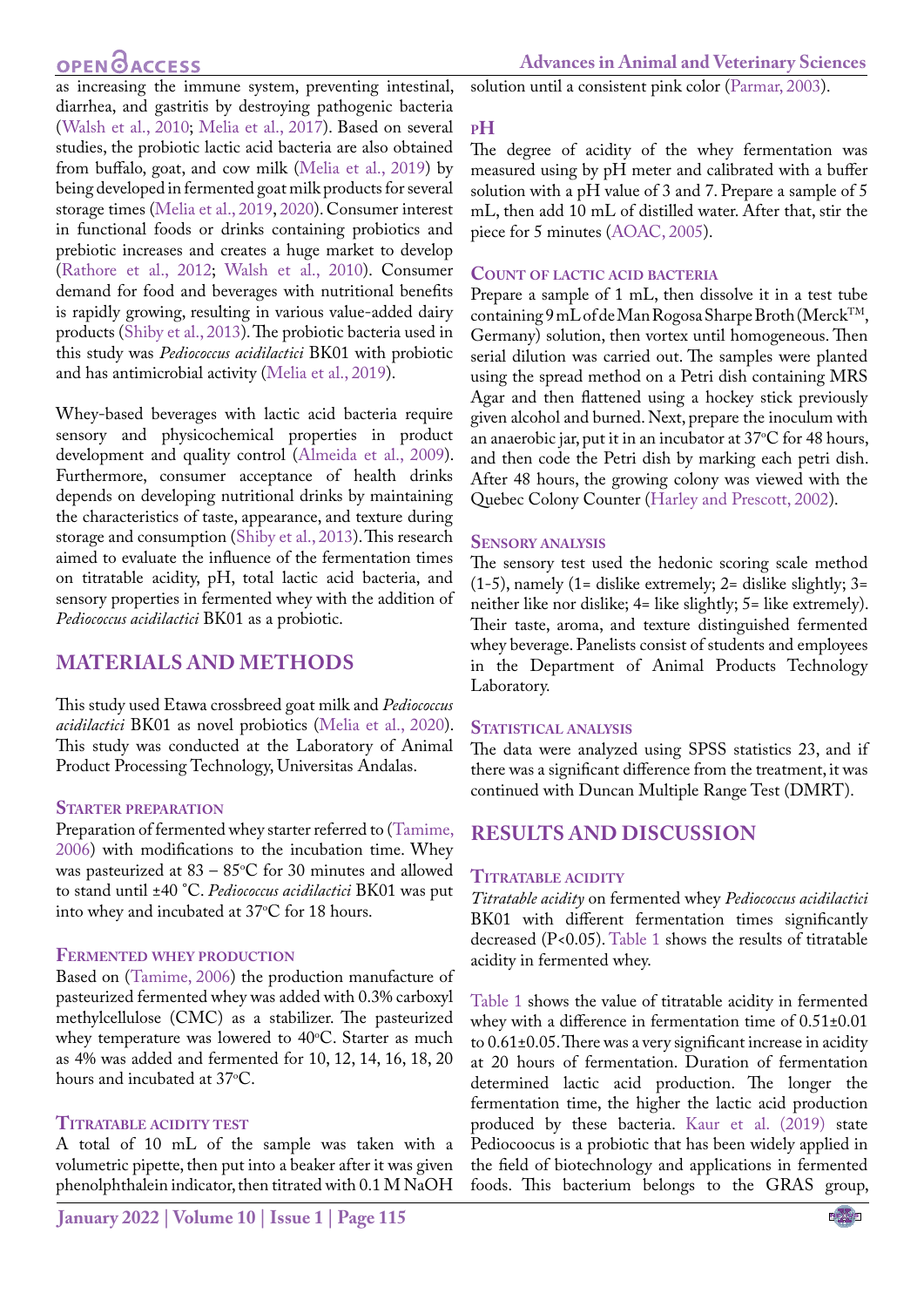# OPEN **OACCESS**

#### **Advances in Animal and Veterinary Sciences**

which is homofermentative, Gram-positive, and catalasenegative. The increase in titratable acidity is caused by lactic acid produced by the hydrolysis of lactose during the fermentation by lactic acid bacteria as primer metabolic [\(Lourens-hattingh and Viljoen, 2001;](#page-4-14) [Kailasapathy,](#page-4-15)  [2006\)](#page-4-15). Therefore, many cultures must obtain the desired acid production and causes a dropping pH (Rathore et al., 2012). The ideal lactic acid bacteria should be fast and stable in acid production ([Cho et al., 2013](#page-4-16)). [Campagne et](#page-4-17)  [al. \(2010\)](#page-4-17) added that the lactic acid bacteria culture could affect growth and acidification.

#### <span id="page-2-0"></span>**Table 1:** Titratable Acidity fermented whey.

| <b>Fermentation time (Hours)</b> | Titratable acidity   |
|----------------------------------|----------------------|
| 10                               | $0.51^{\circ}$ ±0.01 |
| 12                               | $0.57^{\circ}$ ±0.05 |
| 14                               | $0.56^{\circ}$ ±0.00 |
| 16                               | $0.54^{\circ}$ ±0.03 |
| 18                               | $0.56^{\circ}$ ±0.01 |
| 20                               | $0.61b \pm 0.05$     |

abDifferent superscripts in the same column showed significant differences (P<0.05).

This result is similar to the research of [Sharma et al. \(2021\),](#page-4-18) which states that the accumulation of lactic acid during fermentation can increase titratable acidity. The results of this study were lower than [Shukla et al. \(2013\).](#page-4-19) The fermented whey of *Lactobacillus acidophilus* NCDC-015 had a titratable acidity of 0.394 -1.353%. It is because the bacteria *Lactobacillus acidophilus* could produce organic acids in higher quantities. Furthermore [Hernandez-](#page-4-20)[Mendoza et al. \(2007\),](#page-4-20) making fermented whey with *L. reuteri* and *B. bifidum* had titratable acidity of 0.315 to 0.378 % for 30 days storage.

#### **pH**

The pH value of fermented whey with the addition of *Pediococcus acidilactici* BK01 with different fermentation periods significantly decreased the pH (P<0.05). [Table 2](#page-2-1) shows the average pH value of fermented whey.

#### <span id="page-2-1"></span>**Table 2:** The pH of fermented whey.

| <b>Fermentation times (Hours)</b> | pH                   |
|-----------------------------------|----------------------|
| 10                                | $5.20^{b} \pm 0.00$  |
| 12                                | $5.20^{b} \pm 0.00$  |
| 14                                | $5.13^{ab} \pm 0.05$ |
| 16                                | $5.16^{ab} \pm 0.05$ |
| 18                                | $5.13^{ab} \pm 0.05$ |
| 20                                | $5.10^{\circ}$ ±0.00 |

abDifferent superscripts in the same column showed significant differences (P<0.05).

[Table 2](#page-2-1) shows that the fermentation period had a significant effect  $(P<0.05)$  on the pH value with a value range of 5.10±0.00 to 5.20±0.00. The lowest pH value was found in whey with fermentation for 20 hours with a pH value of 5.10±0.00. While the highest pH value was found in fermented whey with fermentation for 10 hours and 12 hours with a pH value of 5.20±0. 00.

One of the characteristics of fermentation by lactic acid bacteria is the production of various organic acids due to the decomposition of multiple components in the raw material and a decrease in the pH of the product ([Wu](#page-5-3)  [et al., 2011\)](#page-5-3). Therefore, organic acids in fermented dairy products became indicators of the metabolic activity of other bacterial cultures. In addition, this acid acts as a natural preservative and contributes to the product's sensory properties (Adhikari et al., 2002).

The results of this research were higher than those of [Shukla](#page-4-19)  [et al. \(2013\)](#page-4-19). The pH of fermented whey with *Lactobacillus acidophilus* NCDC-015 was 4.82–3.30 with 5 to 24 hours of fermentation times. Previously ([Hernandez-Mendoza](#page-4-20)  [et al., 2007](#page-4-20)), making fermented whey with the addition of *L. reuteri* and *B. bifidum* resulted in a pH of 4.85 to 4.50 for 30 days of storage.

#### **Total lactic acid bacteria**

Total lactic acid bacteria in fermented whey with the addition of *Pediococcus acidilactici* BK01 with different fermentation periods significantly increased (P<0.05) on total lactic acid bacteria. [Table 3](#page-2-2) shows the average results of total lactic acid bacteria in fermented whey.

#### <span id="page-2-2"></span>**Table 3:** Total lactic acid bacteria of fermented whey.

| <b>Fermentation times</b><br>(Hours) | <b>Total average of BAL</b><br>$(10^{10} CFU/mL)$ |
|--------------------------------------|---------------------------------------------------|
| 10                                   | $40.3a_{\pm}0,88$                                 |
| 12                                   | $38.7^{\circ}$ ±0.84                              |
| 14                                   | $39.0^{\circ}$ ±0.85                              |
| 16                                   | $63.7^{ab}$ ±0.22                                 |
| 18                                   | $88.7^b \pm 0.19$                                 |
| 20                                   | $71.7^{ab} \pm 0.37$                              |

abDifferent superscripts in the same column showed significant differences (P<0.05).

[Table 3](#page-2-2) shows that fermented whey with different fermentation periods significantly affected (P<0.05). Total lactic acid bacteria in fermented whey with differences in fermentation time ranging from 38.7±0.84 to 88.7±0.19  $\times$  10<sup>10</sup> CFU/mL. The lowest total lactic acid bacteria was in fermentation for 12 hours of  $38.7\pm0.84 \times 10^{10}$  CFU/ mL, while the highest total bacteria was in fermentation for 18 hours at 88.7±0.19×1010 CFU/mL. Previous studies have revealed a relationship between a decrease in pH

NE**X**US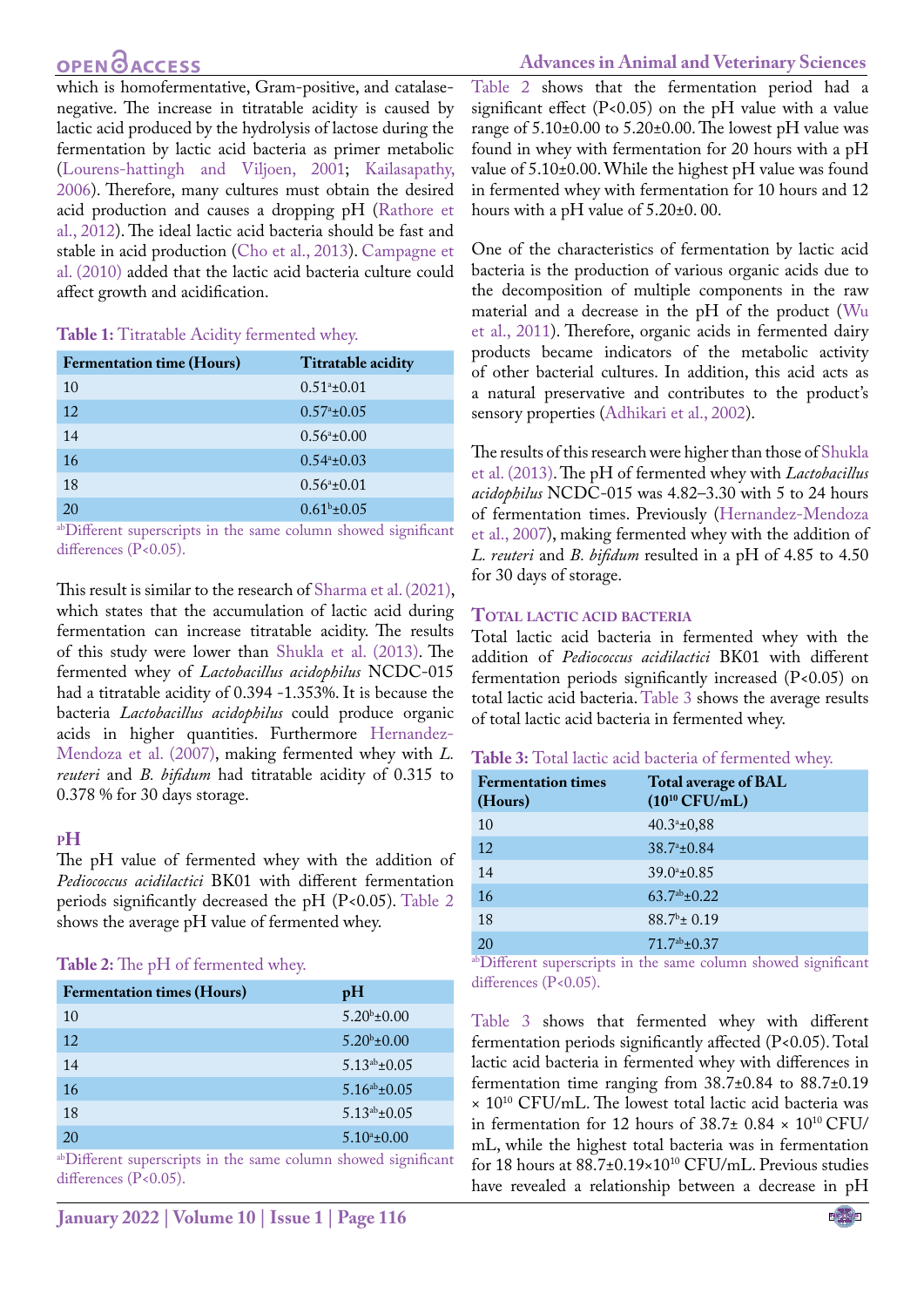## **OPEN GACCESS**

**Advances in Animal and Veterinary Sciences**

and increased titratable acidity during fermentation. pH reduction during fermentation by lactic acid bacteria due to a rise in the amount of lactic acid has affected the value of titratable-acidity ([Sebastian et al., 2018](#page-4-21)).

The result of this research was higher than the study of [Shukla et al. \(2013\)](#page-4-19). The total lactic acid bacteria in fermented whey with *Lactobacillus acidophilus* NCDC-015 ranged from 2.21×107 to 9.69×108 CFU/ml. Previously ([Hernandez-Mendoza et al., 2007\)](#page-4-20), making fermented whey with *L. reuteri* and *B. bifidum* resulted in total lactic acid bacteria reaching 108 CFU/mL. Lactic acid content increased rapidly as 3.5 times during fermentation (Adhikari et al., 2002). To have positive effects on health, the number of probiotic bacteria in food or beverage products must be high enough,  $10^6 - 10^8$  CFU/mL ([Najgebauer-Lejko, 2014\)](#page-4-22).

#### **Sensory analysis**

Based on the sensory analysis test results in [Figure 1,](#page-3-3) It can be seen that fermented whey with a fermentation period of up to 18 to 20 hours was preferred in the taste and aroma. While the fermentation period, panelists' assessment had no significant effect on texture (P>0.05). The longer the fermentation period, the higher the amount of acid produced by *Pediococcus acidilactici* BK01. *Pedicoocus acidilactici* has the potential as lactic acid bacteria that play a role in increasing flavor. In previous studies, *P. acidilactici* BD16 was used to produce vanillin, and recombinant *Pediococcus acidilactici* BD16 (fcs (+)/ ech (+)) played a role in increasing the flavor of wine [\(Kaur et al., 2013](#page-4-23), [2015\)](#page-4-24).





<span id="page-3-3"></span>**Figure 1:** Sensory analysis fermented whey *Pediococcus acidilactici* BK01.

Following the opinion of (Rathore et al., 2012), a high total lactic acid bacteria was needed to produce acid and cause a decrease in pH that affects the sensory properties of the final product and its shelf life and prevents contamination. ([Davidson, 2000](#page-4-25)) stated that acidity is an essential attribute in product taste assessment. Adhikari et al. (2002) reveal

organic acids are indicators of metabolic activity produced by bacteria added to fermented milk products. This acid is a natural preservative and plays a role in the characteristic sensory properties. In addition, the sweetness of sweet whey also affected the panelists' preference for fermented whey. It is supported by [\(Papademas and Kotsaki, 2019\)](#page-4-26) opinion that sweet whey contains 46-52 g/l lactose.

### **CONCLUSIONS AND RECOMMENDATIONS**

Fermented whey made from goat milk with the addition of the probiotic *Pediococcus acidilactici* BK01 with different fermentation periods showed a significant effect  $(P<0.05)$ on titratable acidity of 0.61±0.05, pH value of 5.10±0.00, and total lactic acid bacteria of 88.7±0.19 and a fermentation period of 18 to 20 were favored by the panelists.

#### **ACKNOWLEDGMENTS**

This research is supported by research cluster publications to professors T/8/UN.16.17/PP. Pangan-PDU-KRP2GB-Unand/LPPM/ 2021.

### **Novelty Statement**

The novelty of this research is the utilization of the probiotic bacteria Pediococcus acidilactici BK01 in the processing of fermented whey. This bacteria was isolated from Bekasam, which is fermented fish, a typical food originating from South Sumatra, Indonesia.

### **AUTHOR'S CONTRIBUTION**

All authors contributed to writing this manuscript.

#### **Conflict of interest**

The authors have declared no conflict of interest.

#### **REFERENCES**

- • Adhikari K, Grûn IU, Mustapha A, Fernando LN (2002). Changes in the profile of organic acidity in plain set and stirred yogurts during manufacture and refrigerated storage. J. Food Qual., 25: 435-451. [https://doi.](https://doi.org/10.1111/j.1745-4557.2002.tb01038.x) [org/10.1111/j.1745-4557.2002.tb01038.x](https://doi.org/10.1111/j.1745-4557.2002.tb01038.x)
- <span id="page-3-1"></span>• Almeida KE, Tamime AY, Oliveira MN (2009). Influence of total solids contents of milk whey on the acidifying profile and viability of various lactic acid bacteria. LWT-Food Sci. Technol., 42: 672-678. [https://doi.org/10.1016/j.](https://doi.org/10.1016/j.lwt.2008.03.013) [lwt.2008.03.013](https://doi.org/10.1016/j.lwt.2008.03.013)
- <span id="page-3-2"></span>• AOAC (2005). Official methods of analysis. Association of Official Analytical Chemists. Benjamin Franklin Station. Washington.
- <span id="page-3-0"></span>• Bylund G (2003). Dairy processing handbook. Tetra Pak

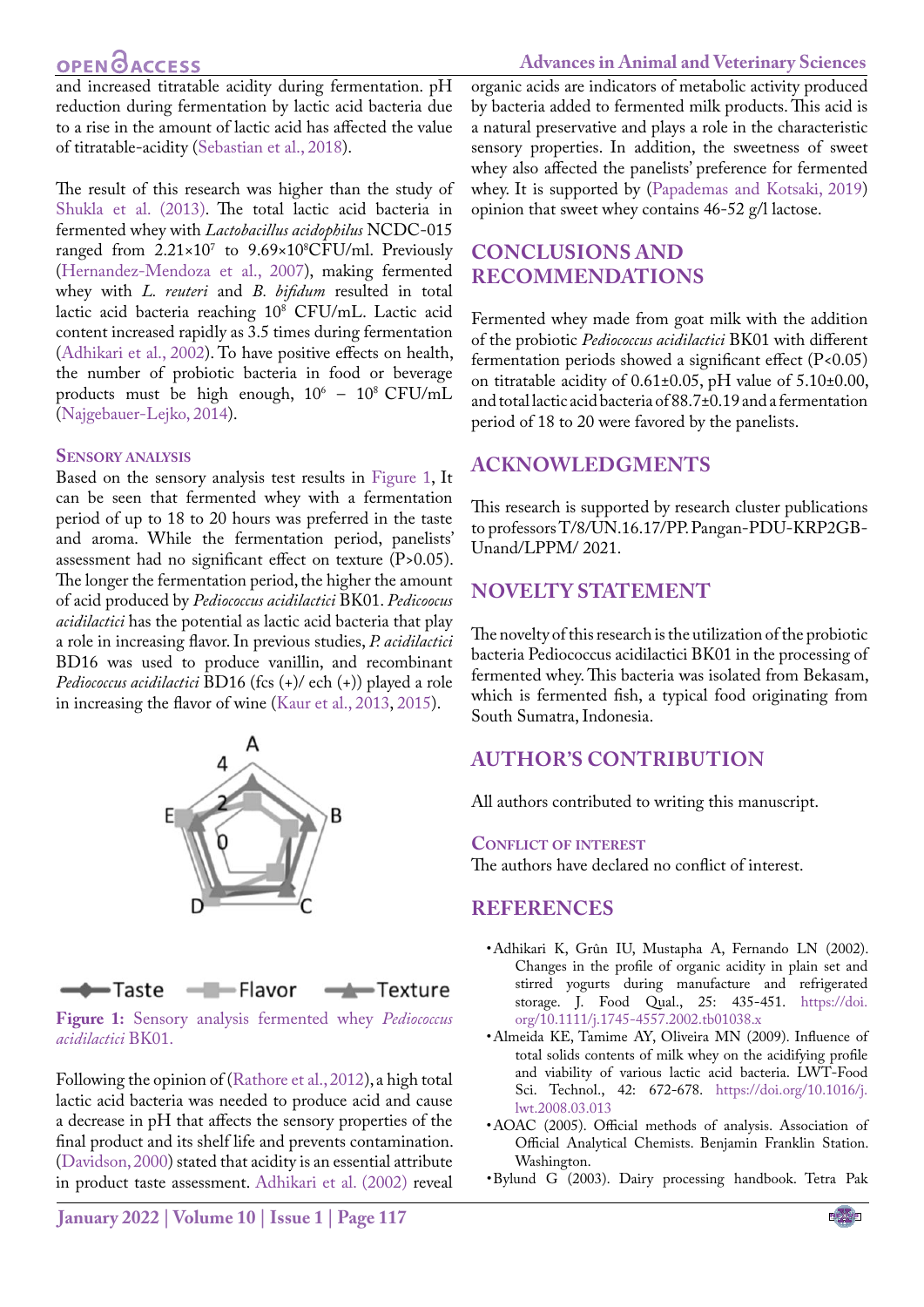#### <span id="page-4-10"></span>**Advances in Animal and Veterinary Sciences**

# **OPEN**<sub>d</sub>

<span id="page-4-17"></span>Processing Systems. Sweden.

- • Campagne CP, Tompkins TA, Buckley ND, Green-Johnson JM (2010). Effect of fermentation by pure and mixed cultures of Streptococcus thermophilesand Lactoba-cillus helveticuson isoflavone and B-vitamin content of a fermented soy beverage*.* Food Microbiol., 27: 968-972. [https://doi.](https://doi.org/10.1016/j.fm.2010.06.003) [org/10.1016/j.fm.2010.06.003](https://doi.org/10.1016/j.fm.2010.06.003)
- <span id="page-4-16"></span>• Cho YH, Hong SM, Kim CH (2013). Isolation and characterization of lactic acidity bacteria from kimchi, Korean traditional fermented food to apply into fermented dairy products. Korea. J. Food Sci. A., 33: 75-82. [https://doi.](https://doi.org/10.5851/kosfa.2013.33.1.75) [org/10.5851/kosfa.2013.33.1.75](https://doi.org/10.5851/kosfa.2013.33.1.75)
- <span id="page-4-25"></span>• Davidson SE, Duncan CR, Hackney WN, Eigel JW (2000). Boling, Probiotic culture survival and implications in fermented frozen yogurt characteristics. J. Dairy Sci., 83: 666– 673. [https://doi.org/10.3168/jds.S0022-0302\(00\)74927-7](https://doi.org/10.3168/jds.S0022-0302(00)74927-7)
- <span id="page-4-3"></span>• De Wit JN (2001). Lecturer's Handbook on whey and whey products. Eur. Whey Prod. Assoc. Brussels. Belgium.
- <span id="page-4-12"></span>• Harley JP, Prescott LM (2002). Laboratory exercises in microbiology. 5<sup>th</sup> ed. New York: The McGraw-Hill Companies.
- <span id="page-4-20"></span>• Hernandez-Mendoza A, Robles VJ, Angulo JO, De La Cruz J, Garcia HS (2007). Preparation of a whey-based probiotic product with Lactobacillus reuteri and Bifidobacterium bifidum. Food Technol. Biotechnol., 45(1): 27-31.
- <span id="page-4-6"></span>• Hugunin A (2008). US whey ingredients in yogurt and yogurt beverages. US Dairy Export Council. Retrieved Jun 20, 2021, from [http://usdec.files.cms-plus.com/](http://usdec.files.cms-plus.com/PDFs/2008Monographs/Yogurt Monograph2009.pdf) [PDFs/2008Monographs/Yogurt Monograph2009.pdf](http://usdec.files.cms-plus.com/PDFs/2008Monographs/Yogurt Monograph2009.pdf)
- <span id="page-4-15"></span>• Kailasapathy K (2006). Survival of free and encapsulated probiotic Bacteria and their effect on the sensory properties of yogurt. LWT- Food Sci. Technol., 39(10): 1221-1227. <https://doi.org/10.1016/j.lwt.2005.07.013>
- <span id="page-4-23"></span>• Kaur B, Chakraborty D (2013). Statistical media and process optimization for biotransformation of rice bran to vanillin using Pediococcus acidilactici. Indian J. Exp. Biol., 51: 935– 943.
- <span id="page-4-24"></span>• Kaur B, Kumar B, Kaur G, Chakraborty D, Kaur K (2015). Application of recombinant Pediococcus acidilactici BD16 (fcs(+)/ech(+)) in malolactic fermentation. Appl. Microbiol. Biotechnol., 99: 3015–3028. [https://doi.org/10.1007/](https://doi.org/10.1007/s00253-015-6413-8) [s00253-015-6413-8](https://doi.org/10.1007/s00253-015-6413-8)
- <span id="page-4-13"></span>• Kaur T, Balgir PP, Kaur B (2019). Construction of a shuttle expression vector for lactic acid bacteria. J. Genet. Eng. Biotechnol., 17(10). [https://doi.org/10.1186/s43141-019-](https://doi.org/10.1186/s43141-019-0013-4) [0013-4](https://doi.org/10.1186/s43141-019-0013-4)
- <span id="page-4-2"></span>• Laleye LC, Jobe B, Wasesa AAH (2008). Comparative study on heat stability and functionality of camel and bovine milk whey proteins. J. Dairy. Sci., 91: 4527–4534. [https://doi.](https://doi.org/10.3168/jds.2008-1446) [org/10.3168/jds.2008-1446](https://doi.org/10.3168/jds.2008-1446)
- <span id="page-4-4"></span>• Lievore P, Simoes DRS, Silva KM, Drunkler NL, Barana AC, Nogueira A (2015). Chemical characterization and application of acidity whey in fermented milk. J. Food Sci. Technol., 52(4): 2083-2092. [https://doi.org/10.1007/](https://doi.org/10.1007/s13197-013-1244-z) [s13197-013-1244-z](https://doi.org/10.1007/s13197-013-1244-z)
- <span id="page-4-14"></span>• Lourens-hattingh A, Viljoen BC (2001). Yogurt as probiotic Carrier food. Int. Dairy J., 11(1): 1-17. [https://doi.](https://doi.org/10.1016/S0958-6946(01)00036-X) [org/10.1016/S0958-6946\(01\)00036-X](https://doi.org/10.1016/S0958-6946(01)00036-X)
- <span id="page-4-9"></span>• Melia S, Ferawati, Zulkarnain I, Yuherman, Jaswandi, Purwati E (2019). Quality, viability, and anti-bacterial properties of *Lactobacillus fermentum* NCC2970 in probiotic fermented goat milk at 4 °C. Asian Jr. Microbiol. Biotech. Environ. Sci., 21(2): 237-242.
- • Melia S, Juliyarsi I, Kurnia YF, Pratama YE, Pratama DR (2020). The quality of fermented goat milk produced by *Pediococcus acidityilactici* BK01 on refrigerator temperature. Biodiversitas, 21(10): 4591-4596. [https://doi.org/10.13057/](https://doi.org/10.13057/biodiv/d211017) [biodiv/d211017](https://doi.org/10.13057/biodiv/d211017)
- • Melia S, Kurnia YF, Purwati E, Pratama DR (2019). Antimicrobial potential of Pediococcusacidilactici BK01 from Bekasam, fermentation of sepatrawa fish (Tricopodustrichopterus) from Banyuasin, South Sumatra, Indonesia. Biodiversitas, 20(12): 3532-3538. [https://doi.](https://doi.org/10.13057/biodiv/d201210) [org/10.13057/biodiv/d201210](https://doi.org/10.13057/biodiv/d201210)
- <span id="page-4-8"></span>• Melia S, Yuherman, Jaswandi, Purwati E, Aritonang S, Silaen M (2017). Characterization of the antimicrobial activity of lactic acidbacteria isolated from buffalo milk in West Sumatra (Indonesia) against Listeria monocytogenes. Pak. J. Nutr., 16(8): 645-650. <https://doi.org/10.3923/pjn.2017.645.650>
- <span id="page-4-22"></span>• Najgebauer-Lejko D (2014). Effect of green tea supplementation on the microbiological, antioxidant, and sensory properties of probiotic milks. Dairy Sci. Technol., 94: 327- 339.<https://doi.org/10.1007/s13594-014-0165-6>
- <span id="page-4-26"></span>• Papademas P, Kotsaki P (2019). Technological utilization of whey towards sustainable exploitation. J. Adv. Dairy Res., 7: 231.
- <span id="page-4-11"></span>• Parmar R (2003). Incorporation of acid whey powders in probiotic yogurt. M. Sc. thesis, Major in Biological Sciences, Specialization in Dairy, South Dakota State University, U.S.A.
- • Pescuma M, Hébert EM, Mozzi F, Font de Valdez G (2010). Functional fermented whey-beverage using lactic acidity bacteria. Int. J. Food Microbiol., 141: 73-81. [https://doi.](https://doi.org/10.1016/j.ijfoodmicro.2010.04.011) [org/10.1016/j.ijfoodmicro.2010.04.011](https://doi.org/10.1016/j.ijfoodmicro.2010.04.011)
- <span id="page-4-1"></span>• Philippopoulos CD, Papadakis MT (2001). Current trends in whey processing and utilization in Greece*.* Int. J. Dairy Technol., 54: 14–19. [https://doi.org/10.1046/j.1471-](https://doi.org/10.1046/j.1471-0307.2001.00007.x) [0307.2001.00007.x](https://doi.org/10.1046/j.1471-0307.2001.00007.x)
- • Rathore S, Salmerón I, Pandiella SS (2012). Production of potentially probiotic beverages using single and mixed cereal substrates fermented with lactic acid bacteria cultures. Food Microbiol., 30: 239-244. [https://doi.org/10.1016/j.](https://doi.org/10.1016/j.fm.2011.09.001) [fm.2011.09.001](https://doi.org/10.1016/j.fm.2011.09.001)
- <span id="page-4-0"></span>• Salvatore E, Pes M, Falchi G, Pagnozzi D, Furesi S, Fiori M, Roggio T, Addis MF, Pirisi A (2014). Effect of whey concentration on protein recovery in fresh ovine ricotta cheese. J. Dairy Sci., 97: 4686–4694. [https://doi.org/10.3168/](https://doi.org/10.3168/jds.2013-7762) [jds.2013-7762](https://doi.org/10.3168/jds.2013-7762)
- <span id="page-4-21"></span>• Sebastian A, Barus T, Mulyono N, Yanti (2018). Effects of fermentation and sterilization on quality of soybean milk. Int. Food Res. J., 25: 2428–2434.
- <span id="page-4-18"></span>• Sharma A, Noda M, Sugiyama M, Ahmad A, Kaur B (2021). Production of functional buttermilk and soymilk using Pediococcus acidilactici BD16 (alaD+). Molecules, 26: 4671. <https://doi.org/10.3390/molecules26154671>
- <span id="page-4-7"></span>• Shiby VK, Radhakrishna K, Bawa AS (2013). Development of whey-fruit-based energy drink mixes using D-optimal mixture design. Int. J. Food Sci. Technol., 48: 742-748. <https://doi.org/10.1111/ijfs.12022>
- <span id="page-4-19"></span>• Shukla M, Jha YK, Admassu S (2013). Development of probiotic Beverage from Whey and Pineapple Juice. J. Food Process Technol., 4: 206. [https://doi.org/10.4172/2157-](https://doi.org/10.4172/2157-7110.1000206) [7110.1000206](https://doi.org/10.4172/2157-7110.1000206)
- <span id="page-4-5"></span>• Sinha R, Radha C, Prakash J, Kaul P (2007). Whey protein hydrolysate: Functional properties, nutritional quality, and utilization in beverage formulation. Food Chem., 101: 1484-

**January 2022 | Volume 10 | Issue 1 | Page 118**